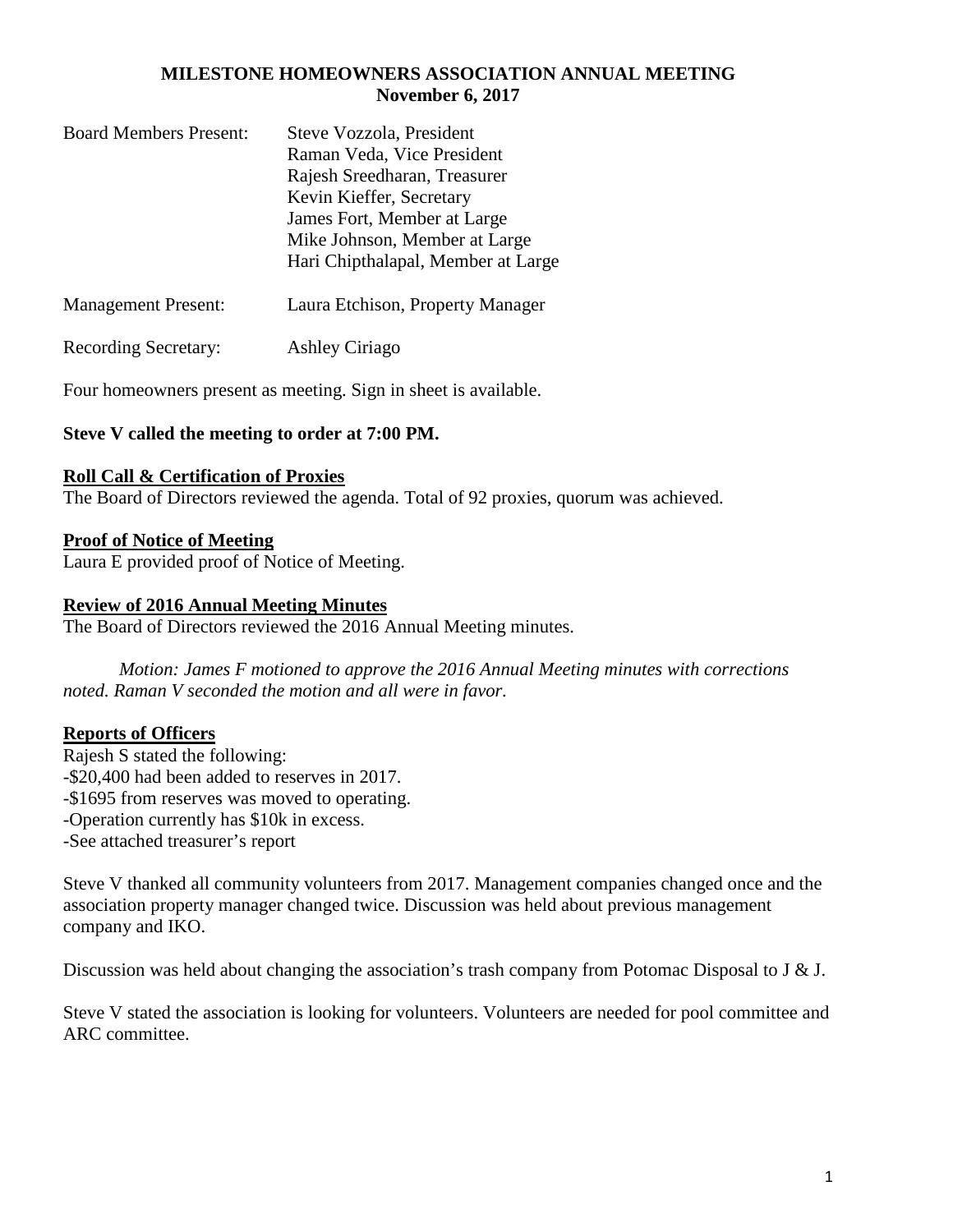## **Review and Approval of 2018 Budget**

Rajesh S stated there will be no increase in 2018. Rajesh V has been looking into the historical numbers for the association and the expenses have been broken down to make it easier to track. Utilities charges had increase therefore the budget for 2018 has increase to cover actual costs.

The contingency line item is savings for the association. The dollar amount came from the savings on the trash contract.

*Action Item: IKO will contact J & J and determine if we would lose our saving if we switch days from Wednesday to Tuesday and report to Board.* 

Rajesh S stated \$32k will be added to reserves in 2018. The Association has \$150k planned expenses for 2018 including the tot lots.

Line item for minutes taken increased to cover actual cost of minute taker. Discussion took place about the cost of minute taking and who can take minutes for the Association.

*Motion: Rajesh S motioned to approve the 2018 budget as presented. Kevin K seconded the motion and all were in favor.* 

## **Election**

### **Nominations from the floor**

There were no nominations from the floor.

## **Candidate Presentations**

Kevin K has been on the Board for four years.

Raman V has been on the Board for four years.

Hari C new to Board of Directors and also on the social committee.

Dennis S has lived in the community since 1994, is retired, and attends meeting to discuss concerns within the community.

## **Appointment of Inspectors of Election**

Mike J, Jeanette P, and Michael S were appointed as inspectors of election.

## **Open Forum**

Discussion took place about trash collection days. Homeowners voiced concerned about the changing Wednesday pickup to Tuesday or consider going back to original schedule for collection of trash.

*Action Item: IKO will contact J & J to find out a list of bulk pickup items and also more details about the holiday schedule.* 

Discussion took place about posting signs within the community about upcoming social events.

Dennis S. mentioned the daycare has closed and the lot is available for rent. The Association has discussed this lot in the past about finding out purchase price.

*Action Item: IKO will find out details about the lot.*